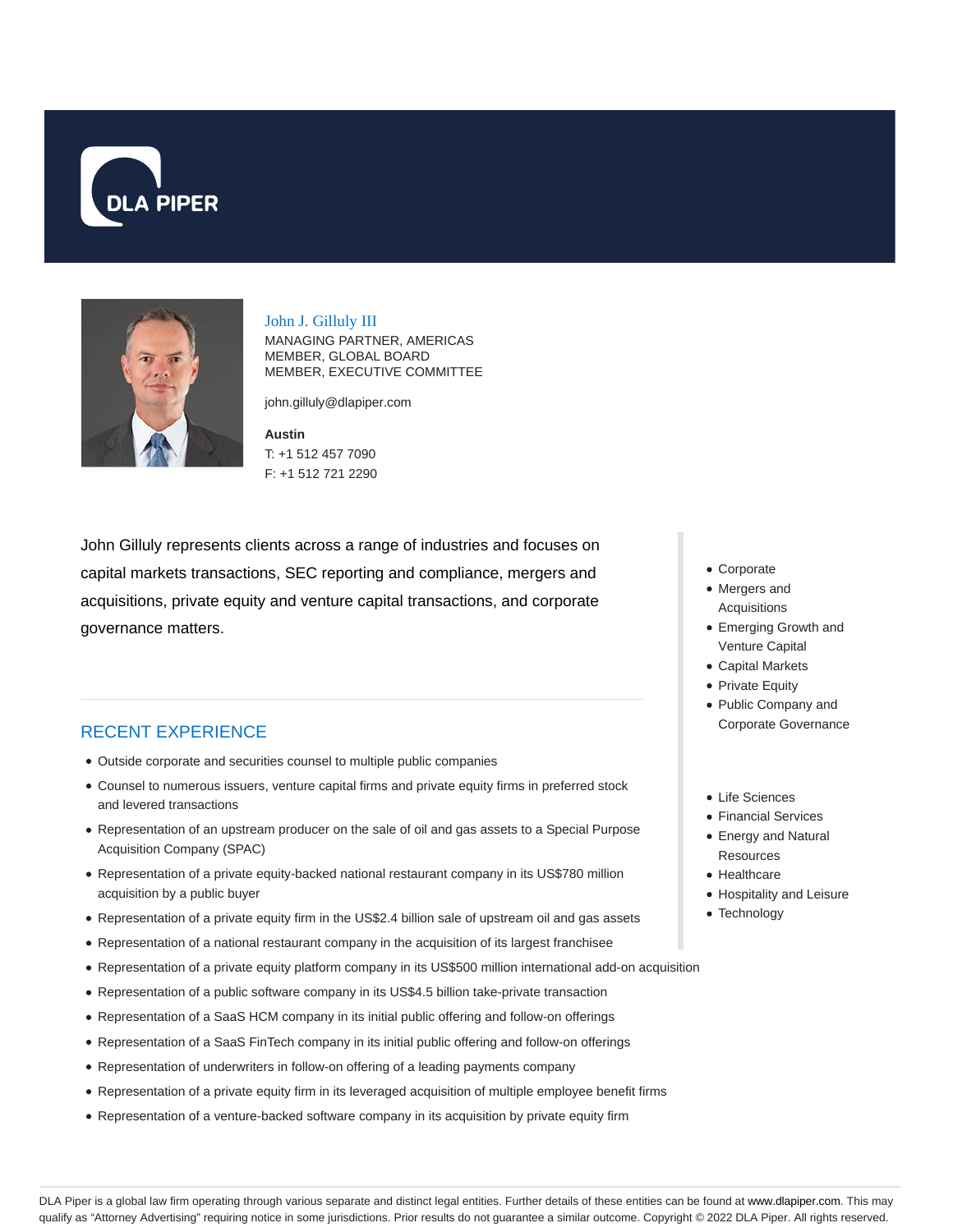### **CREDENTIALS**

## Admissions

Texas

## **Recognitions**

- Chambers USA
	- Band 1, Texas: Austin & Surrounds Corporate/M&A (2020-2022)
	- Band 1, Texas Technology: Corporate & Commercial (2015-2022)
	- o Band 3, USA Nationwide Technology (2021-2022)
	- Band 3, Texas Technology: Corporate & Commercial (2014)
	- Up and Coming, Texas Technology: Corporate & Commercial (2013)
- The Legal 500 United States
	- Recommended, M&A Middle-Market (\$500M-999M) (2017-2019)
	- Recommended, Capital Markets Equity Offerings Advice to Managers (2016-2020)
	- o Recommended, Technology: Transactions (2015, 2022)
- Named a Texas Super Lawyer in a research project conducted jointly by Law & Politics and Texas Monthly magazines
- Regularly listed in The Best Lawyers in America and was recognized as "Lawyer of the Year" for Securities/Capital Markets in the Austin metro area (2021-2022)

## **Education**

- B.A., Economics and Business Administration, Rhodes College 1992 cum laude
- J.D., University of Texas 1998 Texas Journal of Business Law

# **Memberships**

- American Bar Association
- State Bar of Texas

## Civic and Charitable

Operation Miracle, Dell Children's Hospital

## **INSIGHTS**

# **Publications**

**10 considerations for companies on the path to sustainability**

#### 11 May 2022

For boards of directors and management teams as they discuss measuring, disclosing and reducing the company's climate impact.

**Proposed EU corporate sustainability due diligence directive: what US companies need to know**

DLA Piper is a global law firm operating through various separate and distinct legal entities. Further details of these entities can be found at www.dlapiper.com. This may qualify as "Attorney Advertising" requiring notice in some jurisdictions. Prior results do not guarantee a similar outcome. Copyright © 2022 DLA Piper. All rights reserved.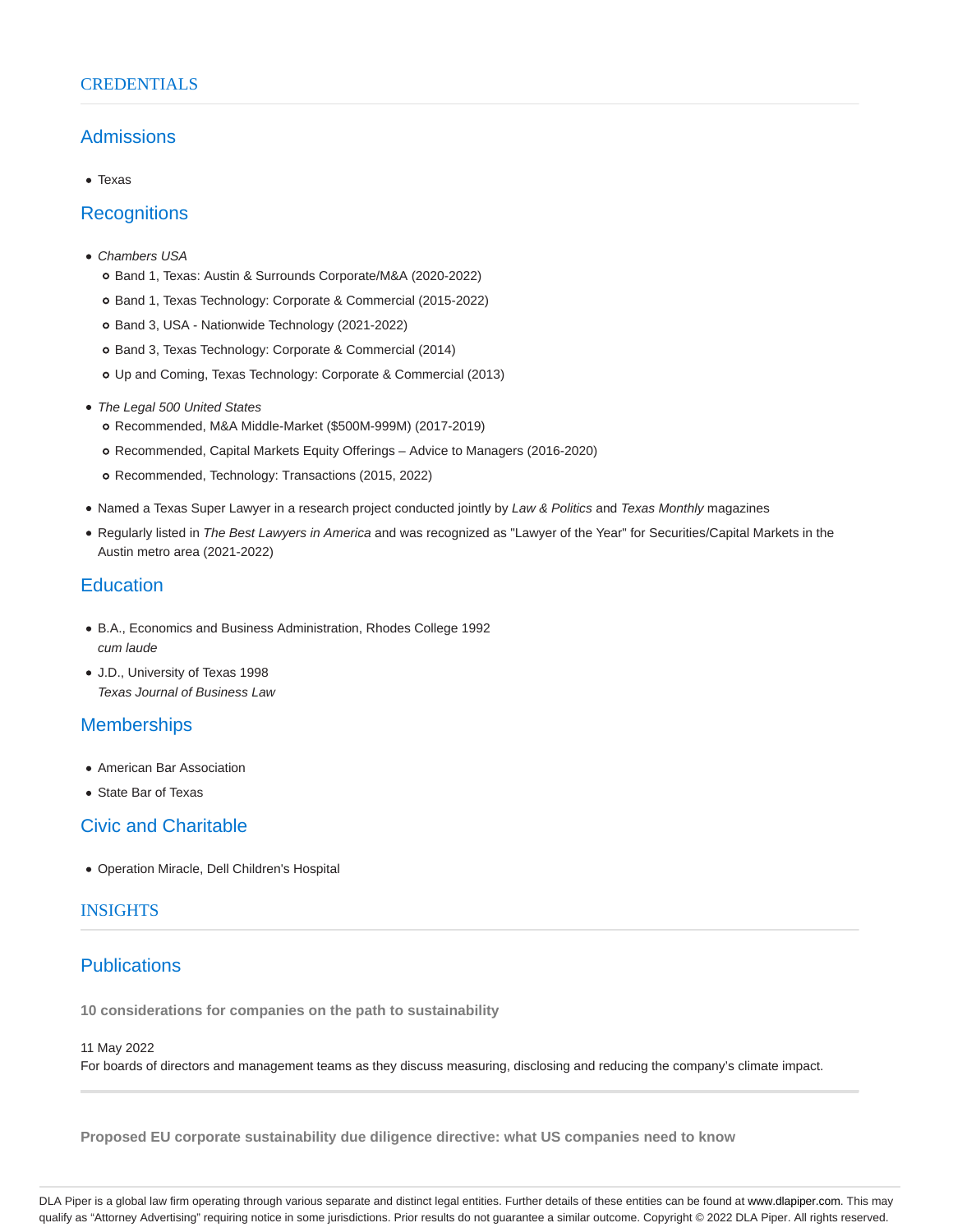31 March 2022

If adopted, the proposed directive could have significant implications not only for EU enterprises but also for US and other non-EU companies conducting business within the EU.

**SEC proposes mandatory climate-related disclosure and governance rules**

# 21 March 2022

The SEC's latest effort to advance the Biden Administration's climate agenda.

**SEC proposes sweeping new public company cybersecurity disclosure and governance rules**

#### 16 March 2022

This rule proposal follows on the heels of several SEC enforcement actions against public companies related to cybersecurity disclosures.

**SEC addresses cybersecurity risk in proposed rules for the investment management industry**

#### 17 February 2022

The proposed rules focus on four key areas: risk management through policies and procedures, incident reporting to the SEC, investor disclosure, and recordkeeping.

**SEC chair signals continuing focus on cybersecurity governance**

1 February 2022 Two key points.

## **Events**

Moderator "Looking forward: COVID-19 and its implications for global economies and international cooperation," May 11, 2020

## LISTEN TO THE WEBINAR PLAYBACK

### **NEWS**

**Top-tier six-partner group joins DLA Piper's Mexico City office across multiple practices**

18 January 2022

DLA Piper today announced the addition of six new partners in its Mexico City office, reinforcing the firm's strength in a key region, as well as its focus on growth. Álvaro E. Garza-Galván, Mauricio Valdespino, Roberto Ríos Artigas, Antonio Cárdenas, Daniel González Estrada and Guillermo Aguayo have joined the firm's Corporate, Finance, Litigation and Tax practices.

**DLA Piper LLP (US) announces new firm and practice leadership positions**

8 March 2021

DLA Piper is a global law firm operating through various separate and distinct legal entities. Further details of these entities can be found at www.dlapiper.com. This may qualify as "Attorney Advertising" requiring notice in some jurisdictions. Prior results do not guarantee a similar outcome. Copyright @ 2022 DLA Piper. All rights reserved.